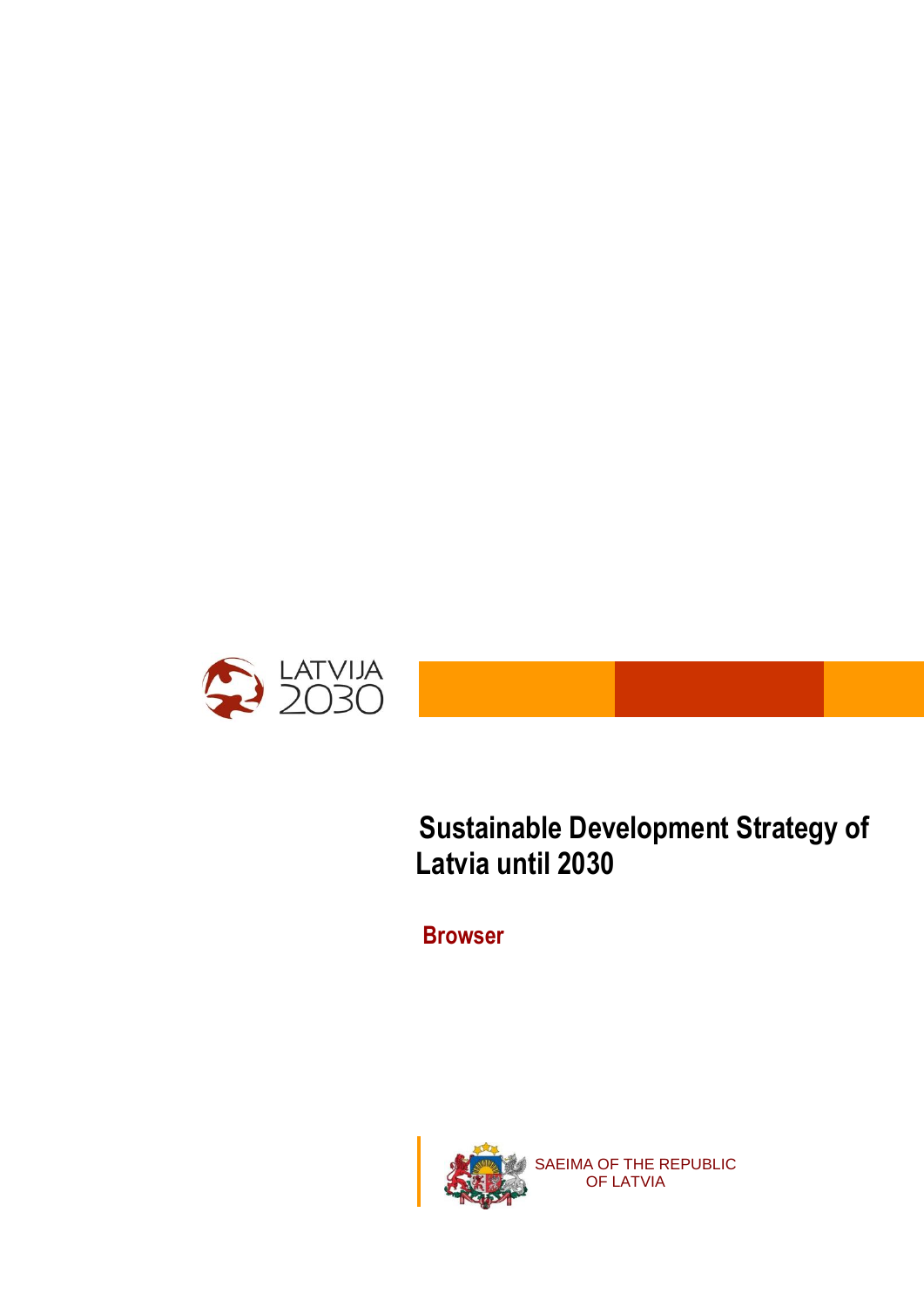A group of experts led by associate professor Roberts Ķīlis, in accordance with the task of the Ministry of Regional Development and Local Government, has developed the draft sustainable development strategy of Latvia "Latvija2030". Persons representing different age groups and professions from around Latvia also took active part in the creation thereof, so we would like to express our deepest gratitude to everyone who participated in discussions and forums that took place within the framework of the project "Latvia 2030. Your Choice" and expressed their opinion regarding strategic choices and potential solutions for the development of Latvia. The task of the strategy is to outline the state development guidelines and spatial perspective for the time period until 2030.

"Latvija2030" emerged in the result of extensive discussions in different places of Latvia, on the Internet and other media and not in offices or among limited number of experts. Thus, although the development of this document was commissioned by the public administration, the society of Latvia is the true owner of this strategy.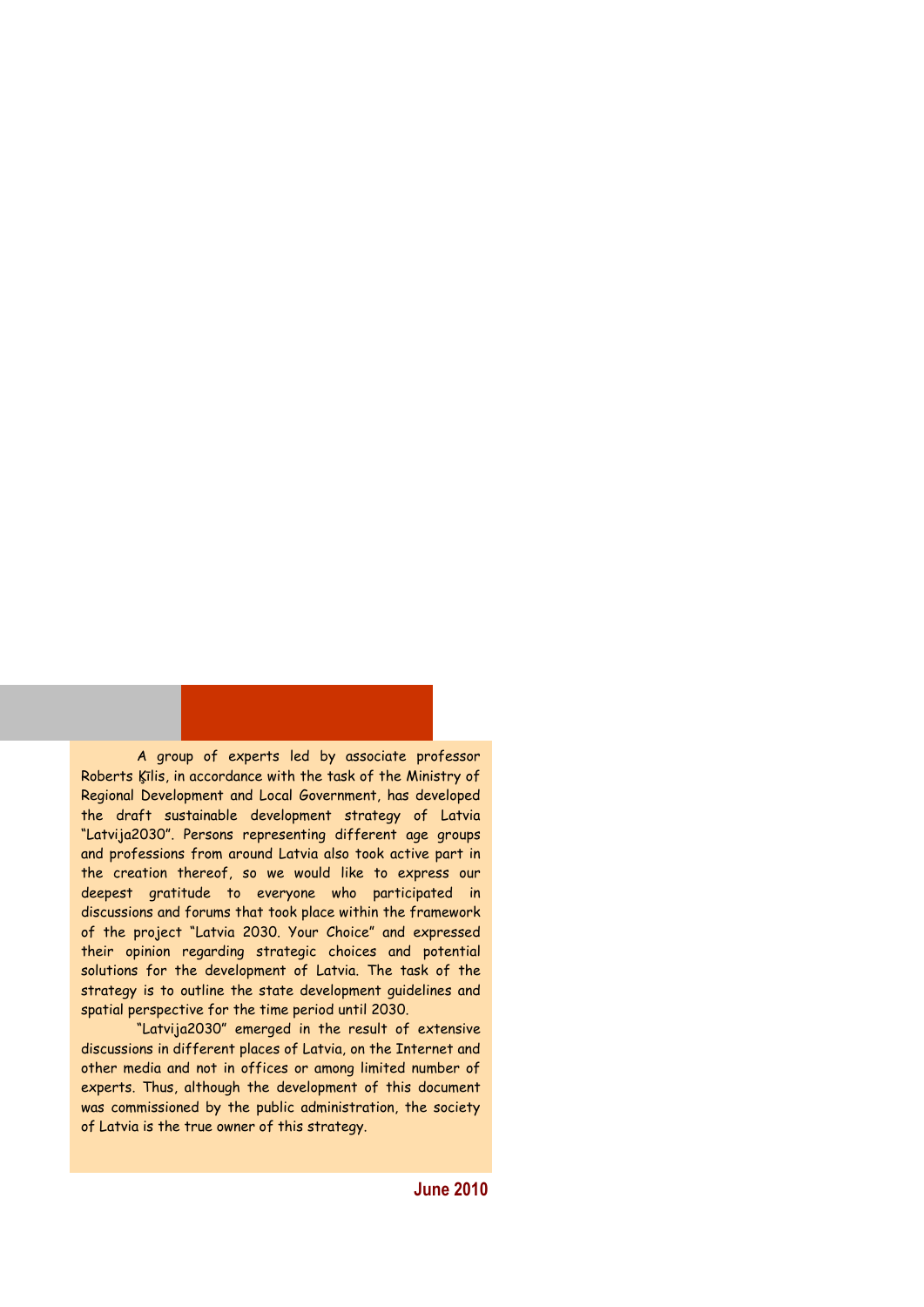

**L** atvia will be a flourishing country of active and responsible citizens in 2030. Everybody will have the possibility to feel safe and belonging to Latvia, everybody will have an opportunity to implement their targets here. The strength of the nation will lie in the inherited, newly acquired and created cultural and spiritual values, in the richness of the Latvian language and knowledge of other languages. It will unite the society for the creation of new, diverse and unique values in economy, science and culture which will be appreciated, known and respected also outside Latvia.

Riga will be an important cultural, tourism and business centre in Europe. Urban-rural partnership will provide high quality of life in the whole territory of Latvia.

Latvia - our home - green and tidy, creative and easily accessible place in the global space regarding sustainable development of which we are responsible to future generations.

During the next decades the 21<sup>st</sup> century, which has announced itself with a global economical and financial crisis, will inevitably bring new, significant changes in the modern world – in economy, climate, demography, technologies, information and culture space. Upon increase in global competition and co-operation more value to the different and unique is given.

The states, which will strengthen and develop their identity and originality and use the resources at their disposal efficiently and innovatively, will acquire relative advantage for the development. This is a development opportunity for Latvia and a long-term challenge which is at the basis of the sustainable development strategy of Latvia until 2030.



To maintain and develop the culture capital of Latvia and to promote the sense of belonging to the culture space of Latvia by developing competitive national identity based on the creativity of the society and by creating qualitative culture environment in Latvia



CULTURAL SPACE **CULTURAL SPACE**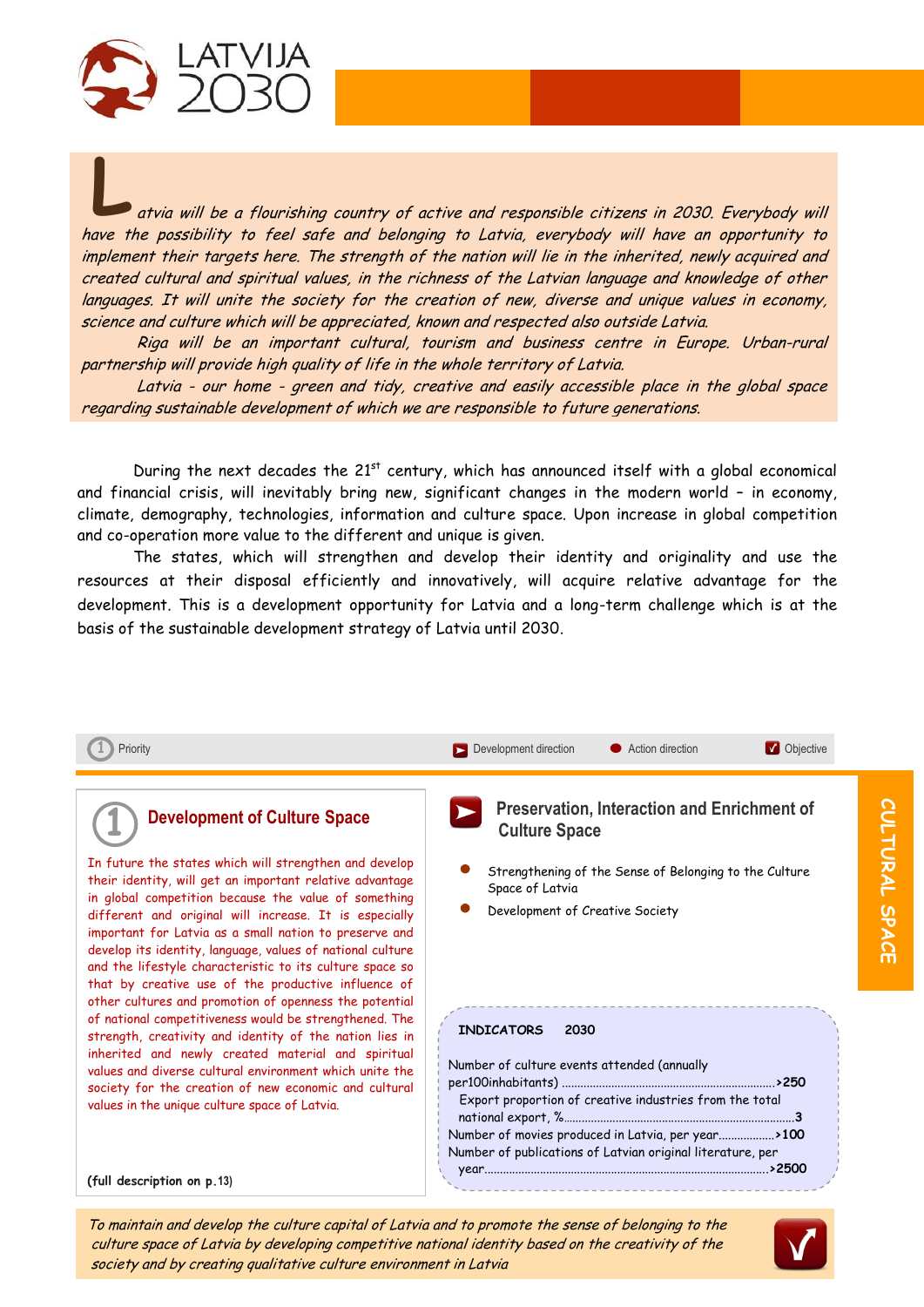**M** Objective

j

**2**

## **Investments in Human Capital**

By reduction in the number of inhabitants and ageing of the society, it is essential not to reduce the base value of the human capital and to increase its productivity. Therefore long-term investments in human capital are required in order to facilitate the participation of all potential human resources in the labour market, including groups of inhabitants subjected to the risk of poverty and social exclusion, in order to improve health, social care and social security services, as well as lifelong education system services.

### **Base Value and Productivity of Human Capital** l

- Employment Programmes for Improvement of Labour Force Participation
- Development and Productivity Improvement of Human Capital
- Quality of Health and Social Services and Availability Thereof
- Reduction of Depopulation Risks
- Inclusion of Ageing and Household Structure Changes in the Policy of Public and Social Services

## **Equal Opportunities and Formation of Middle Class**

- Access to Education and Child Care of Good Quality
- Availability of Resources
- Access to Labour Market and Reduction of Discrimination
- Dampening of Temporary Poverty and Poverty Risk Groups

#### **INDICATORS 2030**

| Labour productivity (GDP according to PPPS per one worker % |
|-------------------------------------------------------------|
|                                                             |
|                                                             |
|                                                             |
|                                                             |

 **(full description on p. 19)** 



 To preserve the base value of human capital of Latvia and to increase its productivity until it reaches the average level of the EU, developing skills which promote creative activity, flexibility and participation in the labour market.



**3** 

 Upon increase in the GDP, to reduce social inequality and inequality of income – to promote social inclusion, to reduce poverty risks and to promote the formation of socially and economically stable middle class.

poverty risks and facilitate formation of socially and economically stable middle strata in the society



## **Change of Paradigm in Education**

In order to multiply the human capital at our disposal and to use other capitals fully, for example, culture, nature and economic capitals, change of paradigm in education is necessary. Available lifelong education of good quality is the necessity of the 21st century, because only educated society which is open to creative activity is capable to work efficiently.

## **Qualitative and Available Lifelong Education**

- Access to Education and Changes in Organisation of Educational Process
- School as the Centre of Social Networking
- Contextual Education and Shift in the Profession of Teacher
- E-school and Use of Information Technologies
- Lifelong Education from Pre-school to Further Education of Adults

#### **INDICATORS 2030**

 Number of children in pre-school institutions at the age of four, % of the total number of children…………...**>95** Participation of inhabitants in adult education…………….**>14** % of the age group 25-64 Proportion of the persons who have acquired higher education………………………………………………………………………………..…..**>40** in the age group from 30 up to 34, % Proportion of foreign students in institutions of higher education (at the beginning of the school year), % ……**>10**

 **(full description on p.32)** 

 To create one of the best educational systems in the EU and become one of the leaders as regards the availability and use of adult education.

í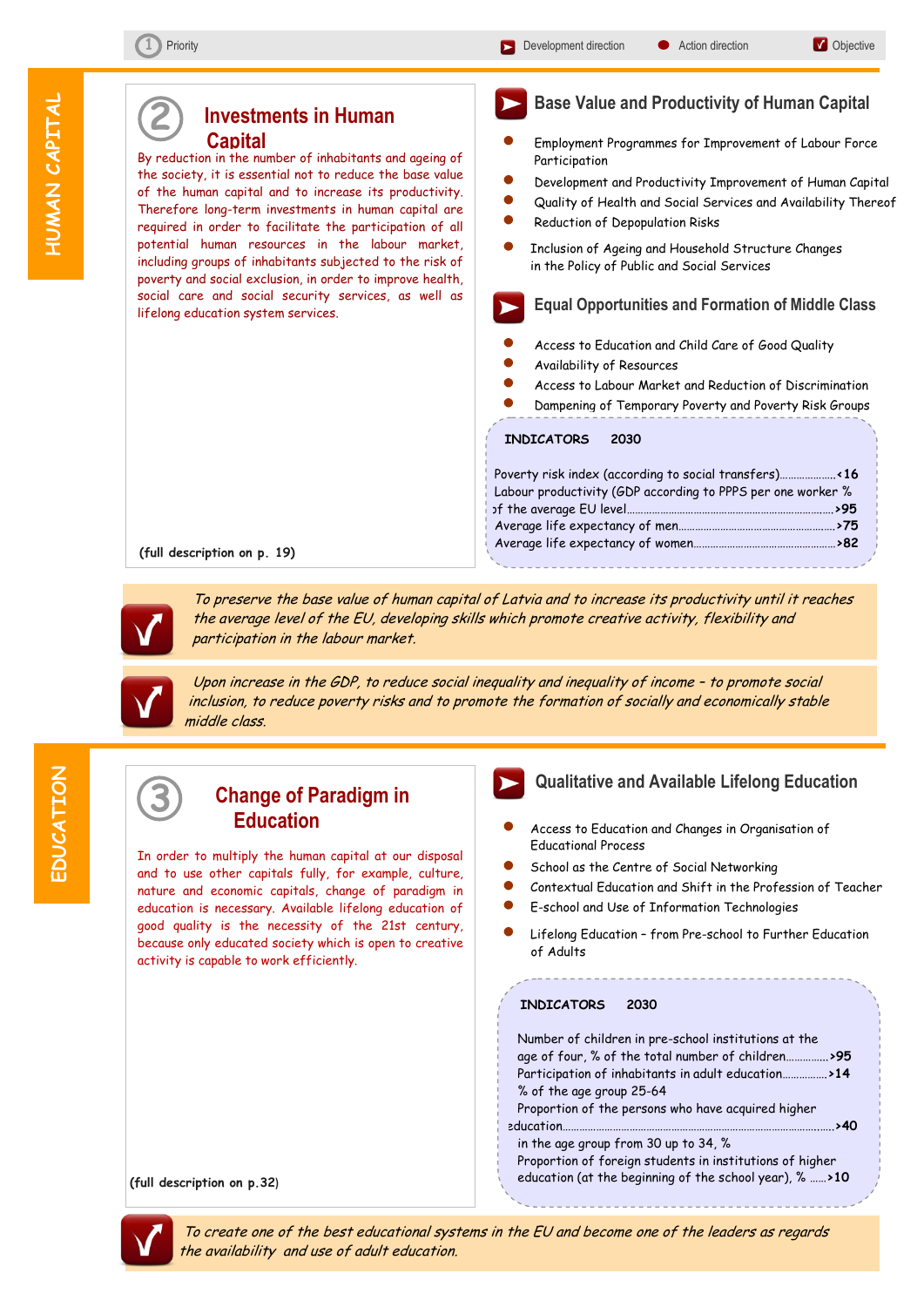**ECONOMY**

ECONOMY



To ensure energy independence of the State by increasing the provision of energy resources and by integrating in the EU energy networks



**GREEN COUNTRY** 

**COUNTRY**

## **Nature as Future Capital**

The natural capital of Latvia is in comparatively good condition, however, it is used and managed insufficiently. The existing diversity of natural resources and natural environment is a unique opportunity for Latvia not only to develop "green" economy and sustainable consumption. It is also a possibility to create and maintain the image of Latvia as green country – the brand of international recognisability of Latvia.

 **Sustainable Use of Natural Values and Services**

- Management of Natural Capital ֧֧֪֪֦֧֪֪֦֚֚֚֚֚֚֚֚֚֚֚֚֚֚֞֝֝֝֓֡֡֡֞֝֬֝֓֝֬֝֓֝֓
- Creation of Market Instruments
- Capitalisation of Natural Assets
- Facilitation of Sustainable Lifestyle

#### **INDICATORS 2030**

| Proportion of recycled waste from the collected waste per |  |
|-----------------------------------------------------------|--|
| Productivity of use of natural resources EUR/ton of       |  |
|                                                           |  |
| Greenhouse gas emissions per year (against amount of      |  |
|                                                           |  |
| Proportion of area of special areas of conservation, % of |  |
|                                                           |  |

 **(full description on p.55)** 

#### To be the EU leader in the preservation, increase and sustainable use of natural capital.

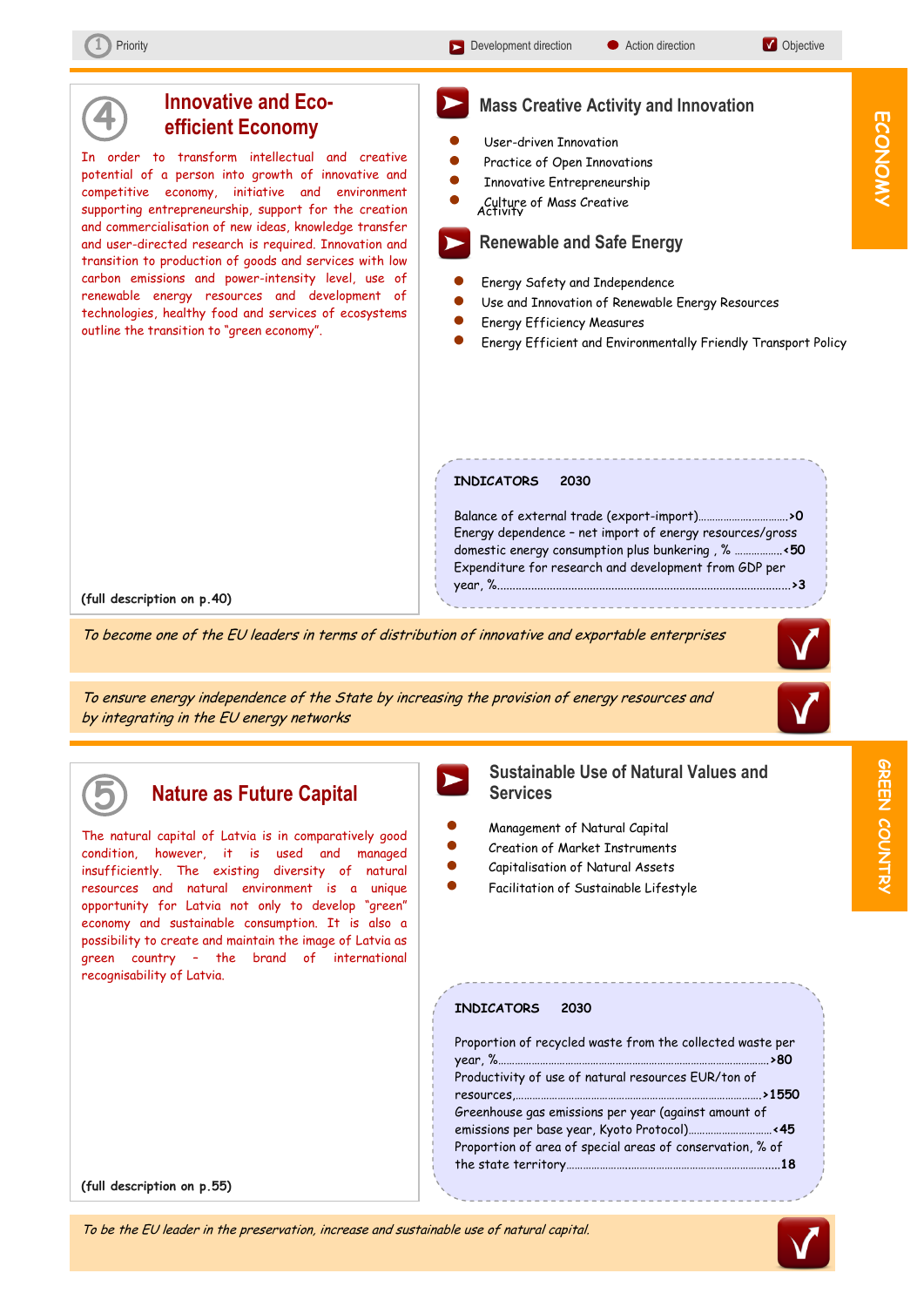**6** 

 $\overline{a}$ 

#### Next to the nature capital also the location capital of Latvia is insufficiently appreciated and efficiently used. The favorable geographical location of Latvia is a significant advantage for the state development and competitiveness. Riga is becoming an important cultural, business and tourism centre in Northern Europe, urbanrural relationship and functional connection should become closer. Territories which offer qualitative and attractive living environment, as well as wide range of available public services and transport infrastructure, will become competitive and attractive. Planning of Transport Infrastructure and Public Transport Development of Transport Infrastructure Development of Communications Network **INDICATORS 2030** Proportion of urban/rural inhabitants, %..........................**70/30** Motorways with black asphalt from regional state motorways, %……………………………………………………………………….…….**100**  Motorways with black asphalt from local state motorways, %…………………………………………………………………………….**>50** Number of foreign tourists (who are staying for 4 days and more), mill. per year………………………………………………………..**>1.5 Perspective of Spatial Development** Growth of Development Centres Urban-Rural Interaction Functional Network of Development Centres Rural Development Space Coast of the Baltic Sea Metropolitan Area of Riga Eastern Border Area Outstanding Areas of Nature, Landscape and Cultural and Historical **Territories Improvement of Accessibility** Ī  **Spaces of National Interest Settlement** Ĩ ľ

 **(full description on p.61)** 

 To create equal life and work conditions for all inhabitants regardless of the place of residence by facilitating entrepreneurship in regions, developing transport and communications infrastructure and public services.



 To strengthen international competitiveness of Latvia and its regions by increasing the role of Riga as metropolis of Northern Europe and international role of other largest cities of the state.



 To preserve the originality of Latvia – the diverse natural and cultural heritage, typical and unique landscapes.

Ī

# **7 Innovative Government and Participation of the Society** Public Participation in the Policy-making

The quality of public administration, strong link thereof with social partners, different groups of the society and individuals directly affects also the development of nature, economic and other capitals because solutions for innovative government and participation of the society, upon becoming the everyday practice, facilitate not only taking of decisions of better quality, but also activate local communities and local governments, promote mass creative activity and social inclusion.

#### **(full description on p.89)**



- 
- Civic Education and Social Integration
- E-government and Public Innovation

| <b>INDICATORS</b><br>2030                                        |  |
|------------------------------------------------------------------|--|
| Index of efficiency of state administrative                      |  |
|                                                                  |  |
| Participation of voters in the elections of the                  |  |
|                                                                  |  |
| Participation of voters in the elections of local                |  |
|                                                                  |  |
|                                                                  |  |
| (% of inhabitants in the age of 16 to 74, who have used          |  |
| the Internet during the last three months upon co-<br>operation) |  |
|                                                                  |  |



 To establish efficient public administration, which is capable not only to respond quickly to changes, but also foresee and guide them, creating significant services necessary in the future and in which the majority of the society of Latvia takes active part.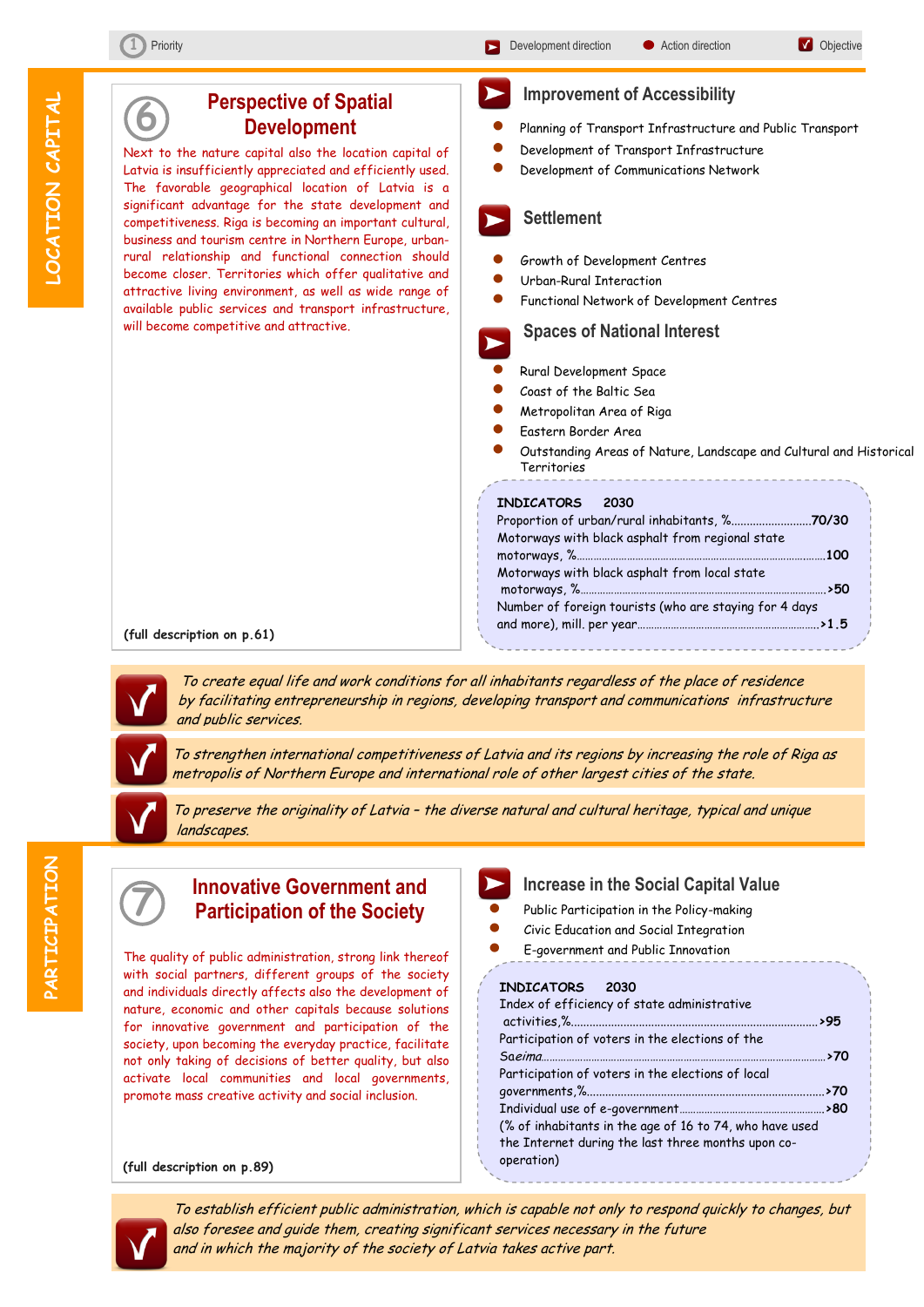

## **Capital Approach**

Sustainable development strategy of Latvia determines the main tasks for the state and the society in their way to common target – balanced and sustainable development of Latvia. The capital approach used in the strategy is one of the ways to find a reply to the question what is the best way to use our national treasure – human, culture, economical, social and natural capitals, including location capital, which we would like to hand over to next generations in undepleted, but multiplied form.

Sustainable lifestyle, thinking and behaviour demands change in certain habits and attitude of the society and individuals.

## **What is Sustainable Development ?**

Sustainable development – integrated and balanced development of welfare of the society, environment and economy, which satisfies current social and economical needs of inhabitants and provides observance of environmental requirements and preservation of biological diversity without any threats to possibilities of

## **Strategic Principles**

**Creative activity Construction Construction Construction creative activity Construction Construction construction**